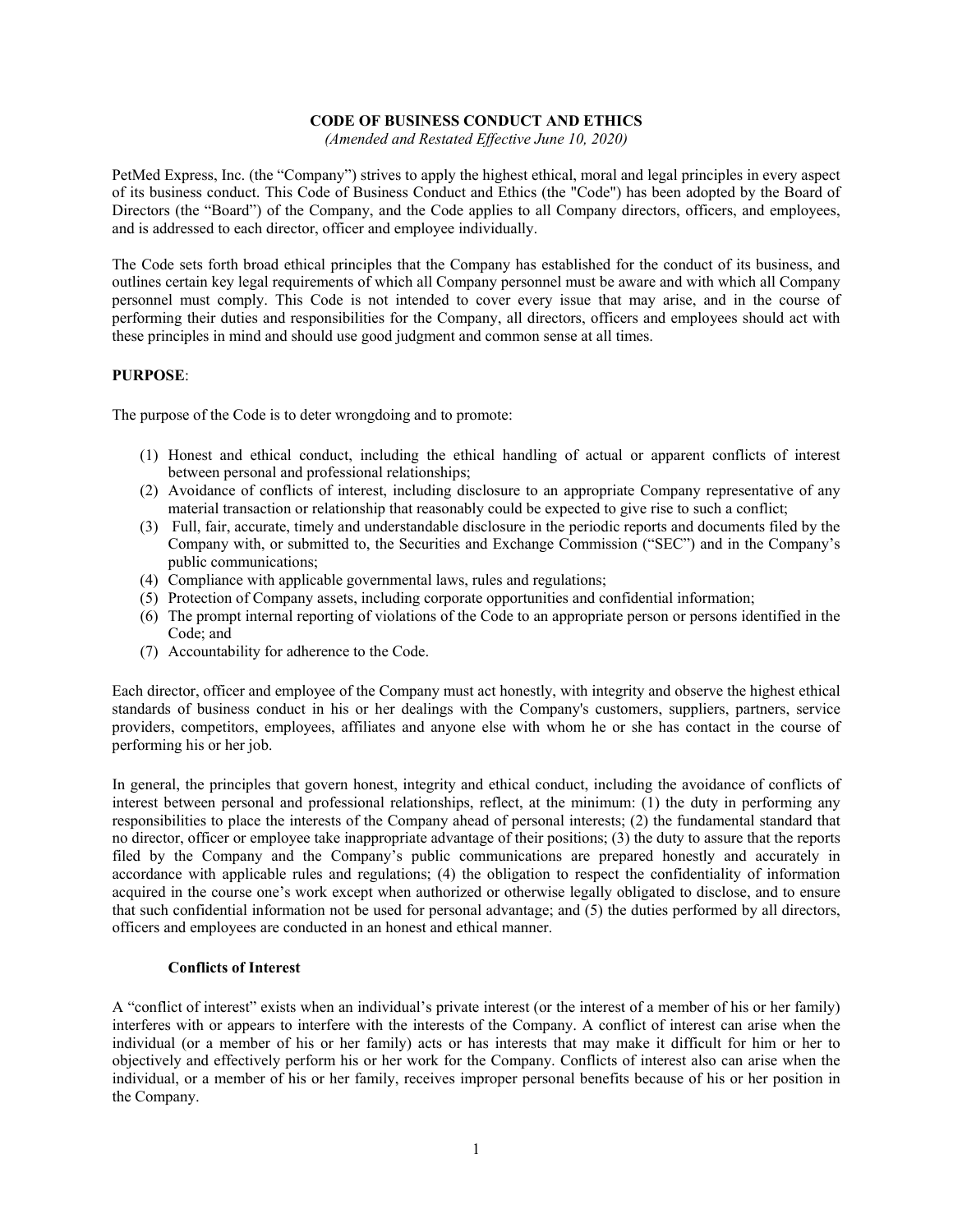Unless approved by the Board, neither you nor any member of your immediate family can acquire a financial interest in, or accept employment with, an entity doing business with the Company if the interest or employment could conflict with your duties to the Company and the performance of such duties. For example, it is usually a conflict of interest for Company personnel to work simultaneously for a customer or supplier. Also, you cannot work for a competitor as an employee, consultant or board member.

Loans by the Company to, or guarantees by the Company of obligations of, employees or their family members are of special concern and could constitute improper personal benefits to the recipients of such loans or guarantees, depending on the facts and circumstances. Loans by the Company to, or guarantees by the Company of obligations of, any director or executive officer or their family members are expressly prohibited.

In addition, you and your immediate family members cannot accept material gifts or favors that could create the appearance that your business judgment could be affected by the receipt of such gifts or favors. You and members of your immediate family, however, can accept gifts of nominal value from existing sources, prospective sources or persons, firms or companies with whom the Company does or might do business.

The purpose of business entertainment and gifts in a commercial setting is to create good will and sound working relationships, not to gain unfair advantage with the Company's customers, suppliers and business partners. You cannot offer gifts or favors to any employee, or a member of the employee's immediate family, of a competitor, supplier, customer or business partner if the gifts or favors might place the recipient under any obligation to you or to the Company.

Conflicts of interest are prohibited as a matter of Company policy.

# **Corporate Opportunities**

All directors, officers and employees owe a duty to the Company to advance the Company's interests when the opportunity arises. Directors, officers and employees are prohibited from taking for themselves personally (or for the benefit of friends or family members) opportunities that are discovered through the use of Company assets, property, information or position. Directors, officers and employees may not use Company assets, property, information or position for personal gain (including gain of friends or family members). In addition, no director, officer or employee may compete with the Company.

# **Confidentiality**

Company personnel must maintain the confidentiality of all confidential and nonpublic information received from the Company or its customers, suppliers and business partners except when disclosure is authorized by an executive officer of the Company or compelled by disclosure laws or valid legal process. Confidential information includes all information that, if disclosed, might be of use to competitors, or harmful to the Company or its customers, suppliers or business partners. It also includes information that the Company's customers, suppliers and business partners have entrusted to the Company. For example, confidential information includes financial documents, pricing or vendor information, corporate development materials, the cost of goods, personnel files, manuals and procedures, computer software, design documents, videos and internal reports or memoranda. Information that the Company has made public, such as press releases, advertisements or documents filed with governmental regulatory authorities, is not confidential information. The obligation to preserve confidential information extends beyond the term of employment with, or service to, the Company. Furthermore, in addition to your ethical obligation to preserve the confidential nature of such sensitive information, you must abide by the terms of your Non-Disclosure, Non-Compete and Non-Solicitation Agreement with the Company.

#### **Fair Dealing**

The Company seeks to outperform its competition fairly and honestly through superior performance and not through unethical or illegal business practices. Company personnel must deal fairly with the Company's customers, suppliers, partners, service providers, competitors, employees, affiliates and anyone else with whom he or she has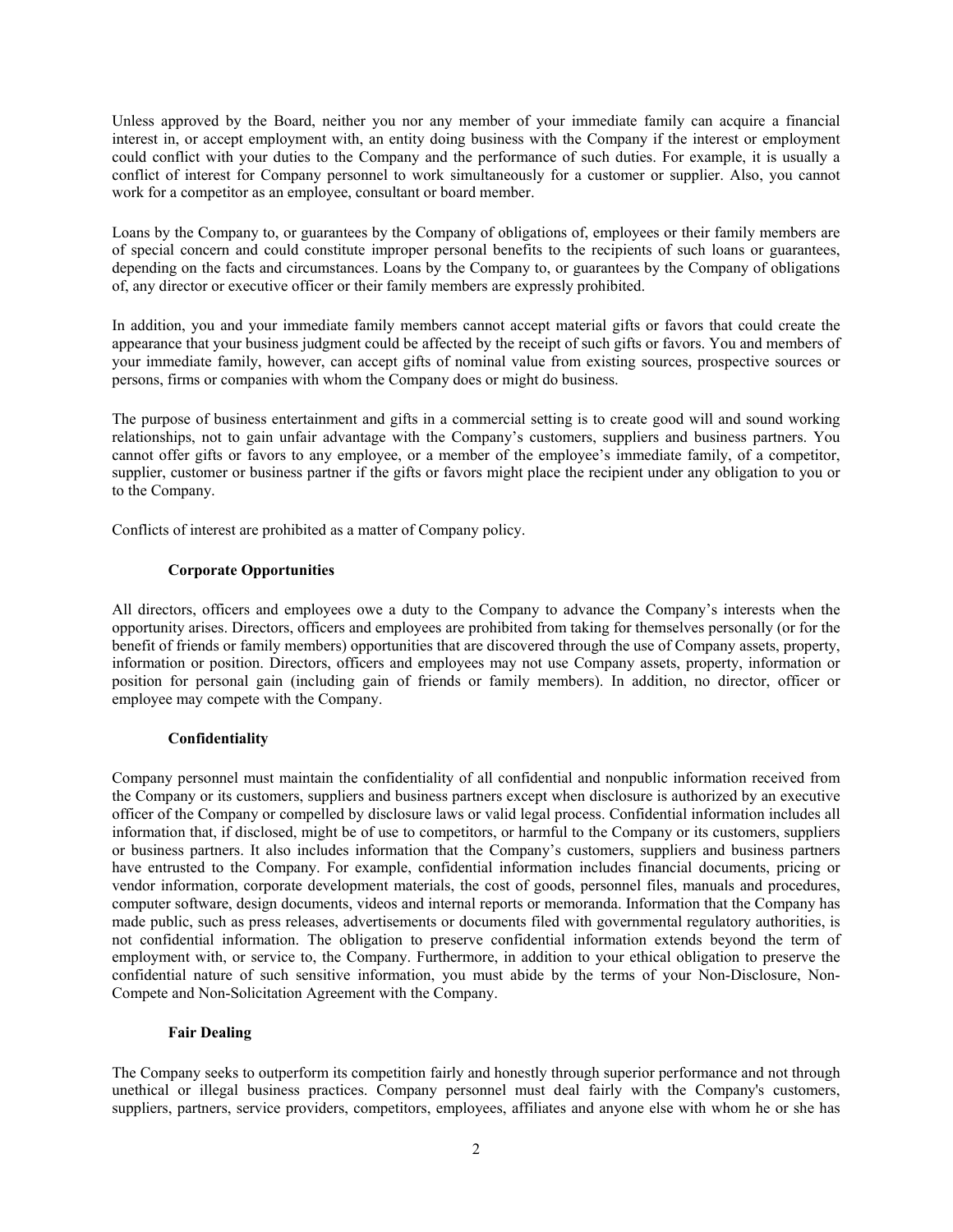contact in the course of performing his or her job. Company personnel cannot steal proprietary information, possess trade secret information obtained without the owner's consent, or induce such disclosures by past or present employees of other companies. You may not take unfair advantage of anyone through manipulation, concealment, abuse of confidential information, misrepresentation of material facts or any other intentional unfair practice. The knowing or deliberate falsification of any documents or data in connection with service to the Company shall be the basis for immediate discharge and may subject the violator to civil and/or criminal penalties.

## **Protection and Proper Use of Company Assets**

Company personnel must endeavor to protect the Company's assets and property and ensure (i) their efficient and proper use and (ii) that they are used for legitimate Company business purposes during employment with the Company. Improper use includes unauthorized personal appropriation or unauthorized use of the Company's assets, data or resources, including computer equipment, software and data. Theft, carelessness, and waste have a direct adverse impact on the Company's profitability and are prohibited. All payments with Company funds require approval by an authorized officer who has knowledge of the purpose of the payment, adequate substantiation of the identity of the payee and written contracts or documentation establishing the payment obligation. Company personnel must report any suspected incident of fraud or theft immediately for investigation.

## **Intellectual Property**

The Company owns all of the work performed by Company personnel at and/or for the Company, whether partial or completed. All Company personnel shall be obligated to assign to the Company all "intellectual property" that is created or developed by them, alone or with others, while working for the Company. The obligation of Company personnel to protect the Company's assets extends to the Company's intellectual property. Intellectual property includes trade secrets, patents, patent applications, trademarks, and copyrights, as well as business, marketing and service plans, regulatory dossiers, designs, databases, records, salary information and any non-public financial data and reports. Unauthorized use or distribution of this information violates Company policy and may subject the violator to civil and/or criminal penalties.

# **Outside Employment**

Subject to any departmental restrictions, Company personnel are permitted to engage in outside employment if it is free of any actions that could be considered a conflict of interest. Outside employment must not adversely affect an employee's job performance at the Company, and outside employment must not result in absenteeism, tardiness or, in connection with exempt employees, an employee's inability to work overtime when requested or required. Company personnel may not engage in outside employment that requires or involves using Company time, materials or resources. For purposes of this policy, outside employment includes self-employment.

#### **Services as a Director**

Company personnel may not serve as a director, trustee, or in a similar capacity for any for-profit public or private entity, without approval of an executive officer and the Human Resources Department. The Company recognizes that this Section is not applicable to directors of the Company who do not also serve in management positions within the Company.

# **Compliance with Laws, Rules and Regulations**

Directors, officers and employees should comply, both in letter and spirit, with all applicable laws, rules and regulations in the counties, cities, states, countries and other jurisdictions in which the Company conducts its business. Local laws may in some instances be less restrictive than the principles set forth in this Code. In those situations, Directors, officers and employees should comply with the Code, even if the conduct would otherwise be legal under applicable laws. On the other hand, if local laws are more restrictive than the Code, directors, officers and employees should comply with applicable laws. Although not all employees, officers and directors are expected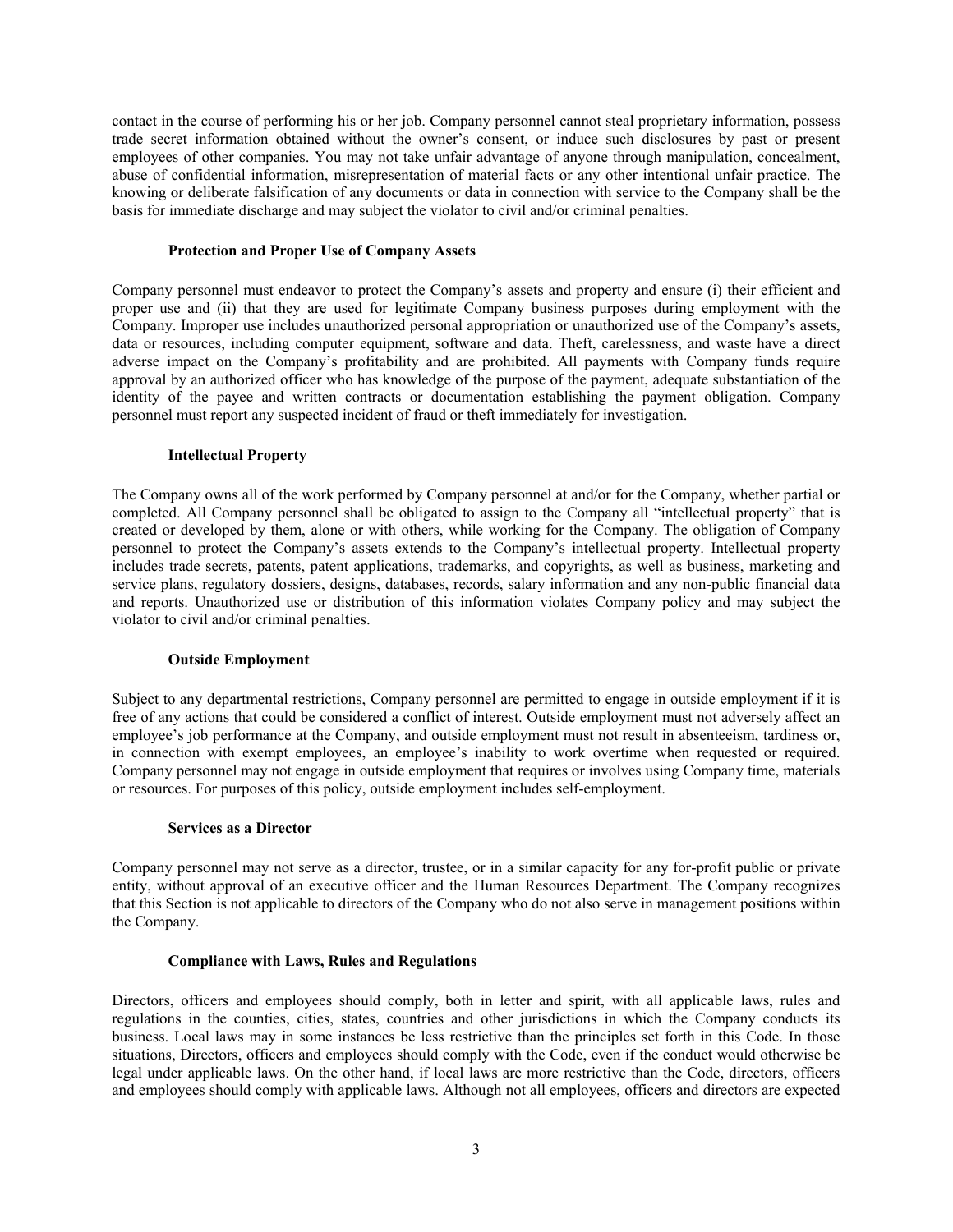to know the details of all applicable laws, rules and regulations, it is important to know enough to determine when to seek advice from appropriate personnel.

## **Securities Transactions**

*Insider Trading*. No director, officer or employee may purchase or sell any Company securities while in possession of material non-public information regarding the Company, nor may any director, officer or employee purchase or sell another company's securities while in possession of material non-public information regarding that company. It is against Company policies and illegal for any director, officer or employee to use material non-public information regarding the Company or any other company to:

- · obtain profit for himself or herself; or
- · directly or indirectly "tip" others who might make an investment decision on the basis of that information.

Directors, officers or employees of the Company who have access to confidential information cannot use or share such information for stock trading purposes or for any other purpose except the proper conduct of the Company's business. All Company personnel are subject to the Company's Statement of Policy Regarding Insider Trading in effect at the time. The Company's Statement of Policy Regarding Insider Trading is contained in the Company Employee Handbook as Appendix A. Insider trading is a crime and can lead to criminal and civil fines, penalties and charges against the Company and the violator.

*Rule 10b5-1(c) Plans*. The Company may permit exemptions from the insider trading policies and procedures described above for transactions in securities issued by the Company effected pursuant to pre-approved, written trading plans or arrangements complying with Rule 10b5-1(c) under the Securities Exchange Act of 1934, as amended. Rule 10b5-1(c) plans or arrangements may not be entered into or modified either during trading blackout periods or when the individual is aware of material, non-public information relating to the Company or its securities. All such plans or arrangements (and any modification or termination thereof) must be pre-approved by the Company.

*Rumors.* The dissemination of false or misleading information about companies or securities, particularly in volatile or fragile market conditions, can be a damaging form of market abuse which can affect both the company concerned as well as general market conditions. It is against the law to start or circulate a rumor (defined as "information that is circulated purporting to be fact but which has not yet been verified") if that rumor is likely to influence the market price of that security or that a reasonable person would expect it to have a material effect on the price of a security if it were widely circulated. Starting or disseminating any rumor with the intention of influencing the price movement of a security is a breach of this Code and may also constitute a violation of securities laws.

*Short Sales.* Directors, officers and employees are prohibited from effecting short sales, including "short sales against the box" of securities issued by the Company. Also prohibited are economically equivalent transactions, whether in the form of call or put options, swap transactions or other derivative transactions that would result in a directors, officer or employee having a net short exposure to the Company.

#### **Disclosure in Reports and Documents**

The Company's periodic reports and other documents filed with the SEC, including all financial statements and other financial information, must comply with applicable federal securities laws and SEC rules. It is important that the Company's filings with the SEC and other federal, state, domestic and international regulatory agencies are full, fair, accurate, timely and understandable. Each director, officer and employee who contributes in any way to the preparation or verification of the Company's filings with the SEC, the financial statements and other financial information must ensure that the Company's books, records and accounts are truthfully and accurately maintained to ensure that such information is full, fair, accurate, timely and understandable. Each director, officer and employee must cooperate fully and comply with the Company's accounting and internal audit departments, as well as the Company's independent public accountants and counsel, and the Company expects each director, officer and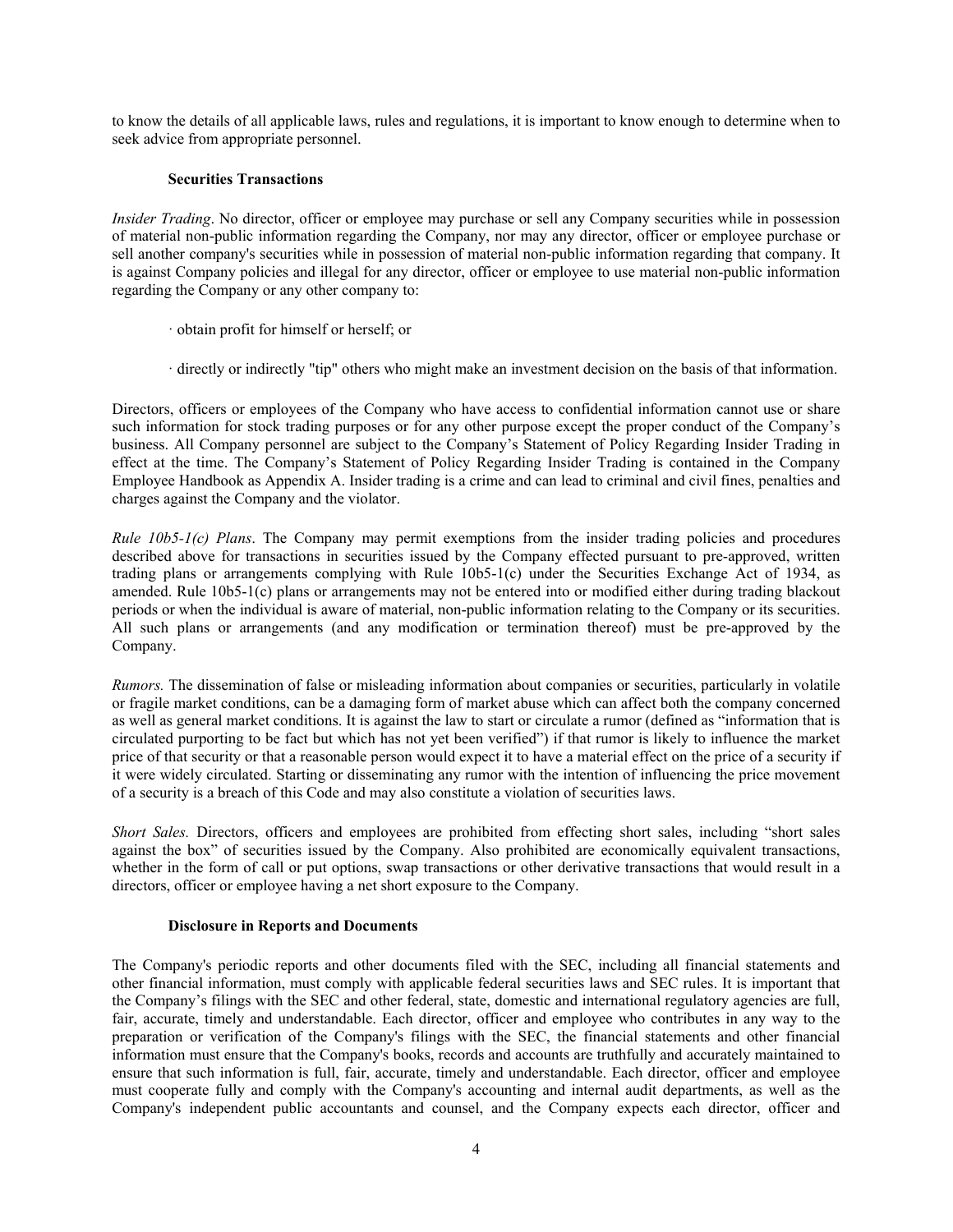employee to be diligent, in providing accurate information to the inquiries that are made related to the Company's disclosure requirements.

Each director, officer and employee who is involved in the Company's disclosure process must:

· be familiar with and comply with the Company's disclosure controls and procedures and its internal control over financial reporting; and

· take all necessary steps to ensure that all filings with the SEC and all other public communications about the financial and business condition of the Company provide full, fair, accurate, timely and understandable disclosure.

#### **Discrimination and Harassment**

The Company is committed to fostering a work environment in which all individuals are treated with respect and dignity. Each individual should be permitted to work in a business-like atmosphere that promotes equal employment opportunities. The Company requires strict adherence to its policies and applicable laws regarding equal employment opportunities and discrimination in the workplace. The Company will not tolerate illegal discrimination or harassment. Relationships with colleagues and business relationships with competitors, suppliers, customers and business partners always must be conducted free of any discrimination, including based on, but not limited to, race, color, creed, religion, age, sex, sexual preference, national origin, marital status, veteran status, handicap or disability.

## **Health and Safety**

The Company strives to provide all Company personnel with a safe and healthful work environment. You share responsibility for maintaining a safe and healthy workplace by following safety and health rules and practices and reporting accidents, injuries and unsafe equipment, practices or condition.

The Company will not tolerate violence or threatening behavior in the workplace. In addition, Company personnel are required to report to work in a condition to perform their duties, free from the influence of illegal drugs or alcohol. The Company will not tolerate the use of illegal drugs in the workplace.

#### **Record-Keeping**

The Company requires honest and accurate recording and reporting of information in order to make responsible business decisions. You must document and record accurately all of your business expenses. If you are unsure whether a particular expense is legitimate, you should ask the Company's chief financial officer. Rules and guidelines regarding business expenses are available from the Company's accounting department.

All of the Company's books, records, accounts and financial statements must be maintained in reasonable detail, must appropriately reflect the Company's transactions and must conform both to applicable legal requirements and to the Company's system of internal controls. Unrecorded or "off the books" funds or assets cannot be maintained unless permitted by applicable laws or regulations. All Company personnel are also subject to the Company's Document Retention Policy.

Company personnel must avoid exaggeration, derogatory remarks, guesswork or inappropriate characterizations of people and companies in business records and communications. This prohibition applies equally to e-mail, social media, internal memos and formal reports.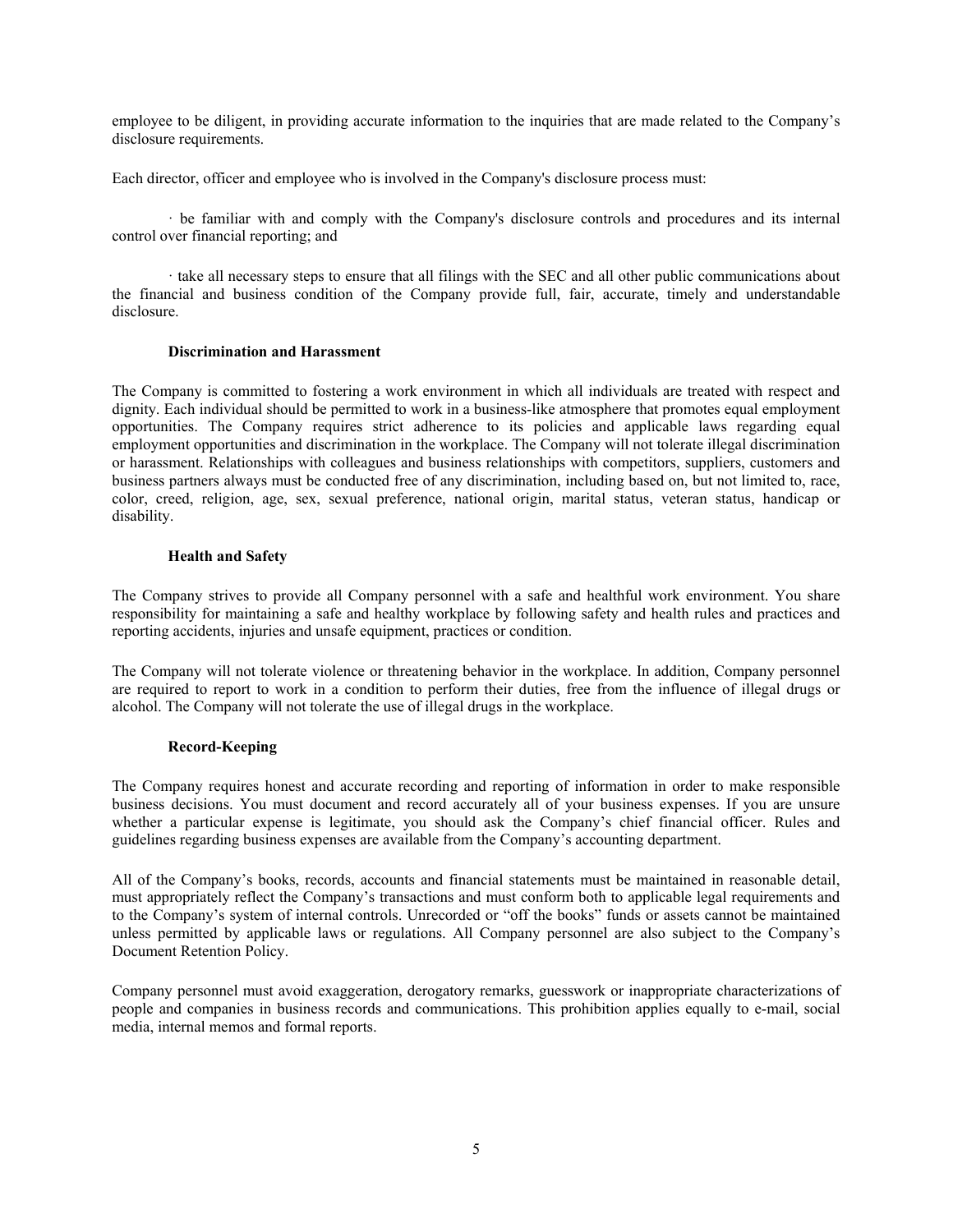## **Payments to Government Personnel or Candidates for Office**

The Foreign Corrupt Practices Act prohibits giving anything of value, directly or indirectly, to officials of foreign governments or foreign political parties or candidates to obtain or retain business. Making payments to government officials of any country is illegal.

Kickbacks, bribes, rebates or other illegal consideration are prohibited, and must never be given or accepted by any Company personnel. All Company personnel dealing with government agencies must be aware of, and comply with, any agency rules limiting or prohibiting gifts or other favors.

The Company cannot contribute, directly or indirectly, to any political campaign or party. Company personnel cannot use expense accounts to pay for any personal political contributions or seek any other form of reimbursement from the Company for such contributions. Of course, you are free to engage in political activity with your own resources on your own time.

# **ADMINISTRATION OF THE CODE:**

The Code shall be administered as follows:

(1) Responsibility for Administration

The Code shall be interpreted and administered by the Company's Audit Committee of the Board (the "Audit Committee") which consists entirely of outside, independent directors. In discharging its responsibilities, the Audit Committee may engage such agents and advisors as it shall deem necessary or desirable, including but not limited to, attorneys and accountants.

(2) Scope of Code

The Audit Committee shall periodically, in light of the experience of the Company, review the Code. As it deems necessary, the Audit Committee shall make recommendation to the Board to ensure that (a) the Code conforms to applicable law; (b) the Code meets or exceeds industry standards, and (c) any weaknesses in the Code or any other policy of the Company revealed through monitoring, auditing and reporting systems are eliminated or corrected.

(3) Waiver or Amendment of the Code

The Audit Committee may grant a specific, limited waiver of any provision of the Code if the Audit Committee determines, based on information that the Audit Committee deems credible and persuasive, that such a limited waiver is appropriate in the specific circumstances (and each fact situation shall be a separate case), provided however that waivers for directors or executive officers must be approved by the Board following approval by the Committee. In determining whether to waive any of the provisions of the Code, the Audit Committee shall consider whether the proposed waiver (a) is prohibited by the Code; (b) is consistent with honest and ethical conduct; and (c) will result in a conflict of interest between the requestor's personal and professional obligations to the Company. If the Audit Committee waives any provision of the Code, then the Company shall make an immediate disclosure of such waiver in accordance with applicable laws, rules or regulations.

The Code may be amended only by the Board. The Company must report promptly any amendments to the Code as required by applicable laws, rules or regulations.

(4) Reporting of Violations

Any suspected violation of the Code shall be promptly reported to the Audit Committee, and failure to report knowledge of a violation may result in disciplinary action against those who fail to report. If you are not sure whether specific conduct meets applicable Company standards, you should discuss the situation with your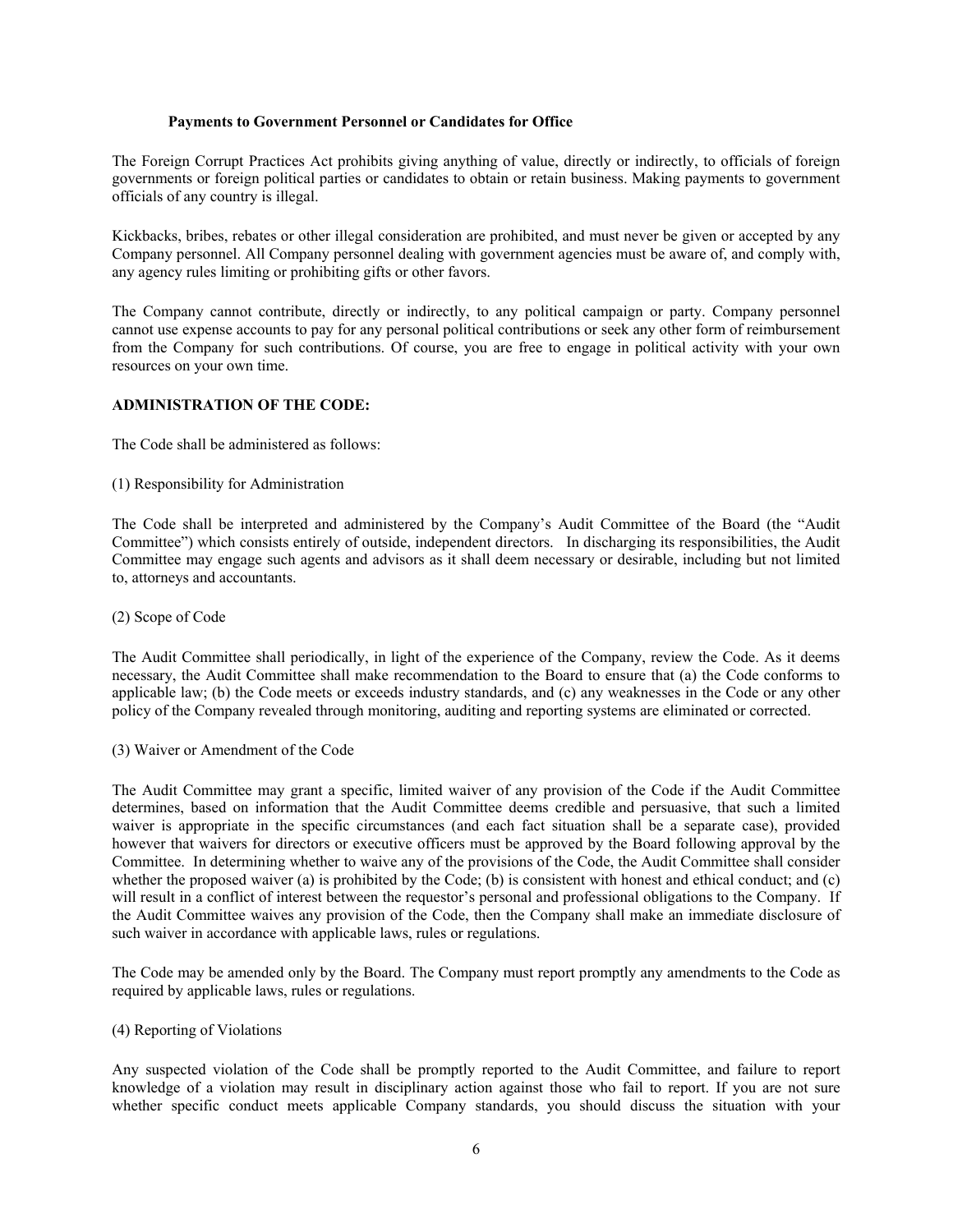immediate supervisor or contact the Company's executive officer. Executive officers or members of the Board should consult with a member of the Audit Committee.

Persons reporting suspected violations of the Code shall be as specific as possible and if possible, shall identify themselves in order to facilitate investigation of potential violations. Reporting of such violations may be done anonymously, but anonymous reports shall be investigated only if enough facts are available to justify proceeding and to allow a thorough investigation. To the extent practicable and subject to applicable laws, rules, regulations or legal proceedings, the identity of the person reporting a suspected violation shall be kept confidential. The identity of persons against whom allegations of violations are brought shall be kept confidential unless or until it has been determined that a violation has occurred.

It shall be a violation of the Code to intimidate or impose any form of retribution on any person who in good faith reports suspected violations of the Code (except that appropriate action may be taken against such person if such person is one of the wrongdoers).

#### (5) Investigation of Violations

If the Audit Committee receives information regarding an alleged violation of the Code, the Audit Committee shall promptly take all appropriate actions necessary to investigate, including: (a) evaluate such information as to gravity and credibility; (b) initiate an informal inquiry or a formal investigation with respect thereto; (c) if appropriate, prepare a report of the results of such inquiry or investigation, including recommendations as to the disposition of such matter; (d) if appropriate, make the results of such inquiry or investigation available to the public (including disciplinary action); and (e) if appropriate, recommend changes to the Code that the Audit Committee deems necessary or desirable to prevent similar violations of the Code. All directors, officers and employees are expected to cooperate in any internal investigation of misconduct.

#### (6) Disciplinary Measures

The Audit Committee shall enforce the Code through appropriate disciplinary actions. The Audit Committee shall determine whether violations of the Code have occurred and, if so, shall determine the disciplinary measures to be taken against any person who has violated the Code. The disciplinary measures, which may be invoked at the discretion of the Audit Committee, and with approval of the Board, include, but are not limited to, counseling, oral or written reprimands, warnings, probation or suspension (with or without pay), demotions, deductions in salary, termination of employment, and restitution.

In determining the appropriate sanction in a particular case, the Audit Committee shall consider all relevant information, including, but not limited to: (a) the nature and severity of the violation; (b) whether the violation was a single occurrence or repeated occurrences; (c) whether the violation appears to have been intentional or inadvertent; (d) whether the person(s) involved had been advised prior to the violation as to the proper course of action; and (e) whether or not the person in question had committed other violations in the past.

The jurisdiction of the Audit Committee shall include, in addition to the person(s) who violated the Code, any other person involved in the wrongdoing including but not limited to: (a) persons who fail to use reasonable care to detect a violation; (b) persons who were requested to divulge information about a suspected violation of the Code, but who withheld material information regarding a suspected violation; and (c) supervisors who approved or condoned the violations or attempt to retaliate against any persons for reporting violations or violators.

#### (7) Record Retention and Confidentiality

All reports and records prepared or maintained pursuant to the Code shall be considered confidential and shall be maintained and protected accordingly to the extent permitted by applicable laws, rules and regulations or legal proceedings. Except as otherwise required by law or the Code, such matters shall not be disclosed to anyone other than the Board and its counsel.